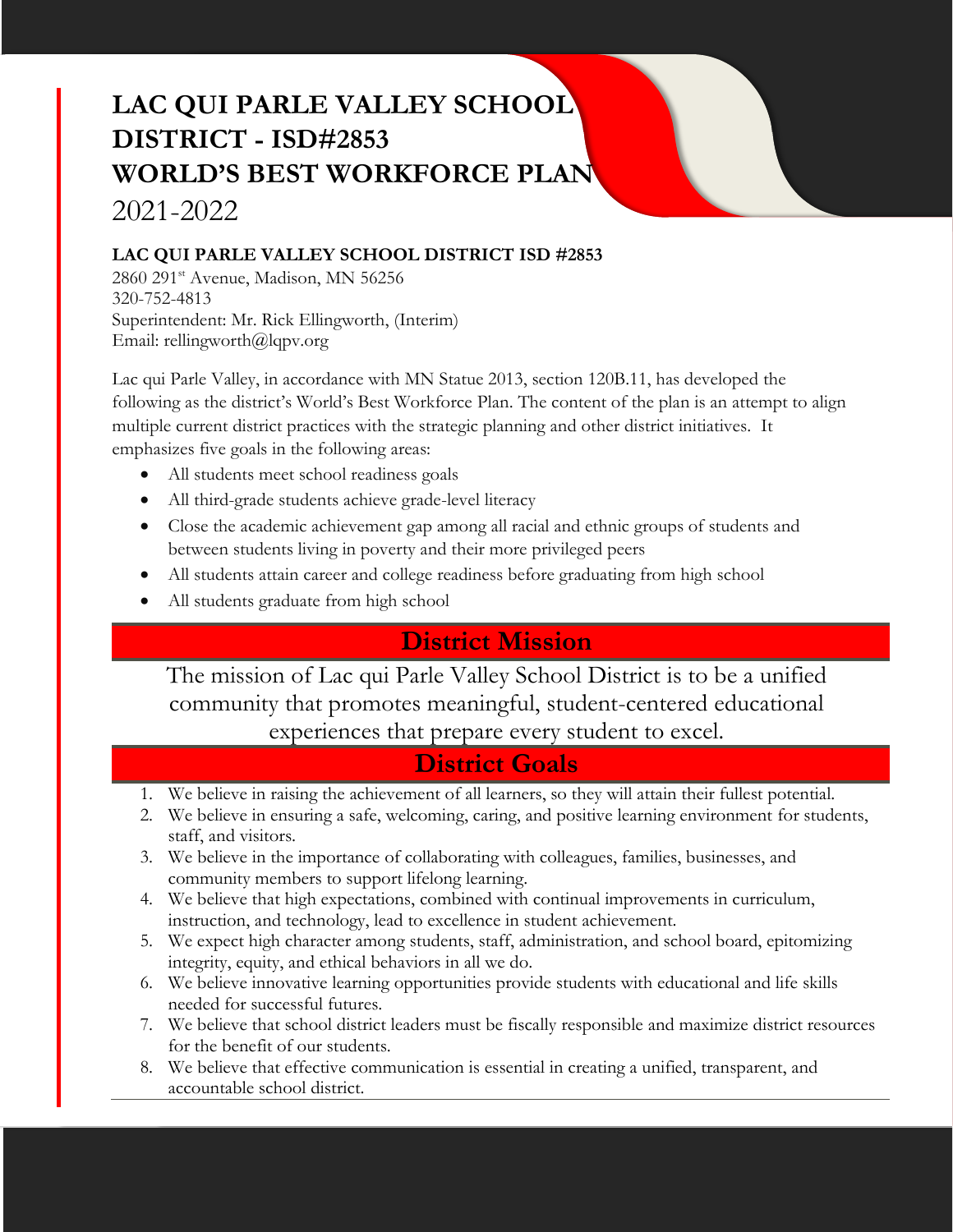### **District Overview**

Lac qui Parle Valley School District (#2853) is made up of three school sites within the district: an elementary school in Madison (Madison-Marietta-Nassau Elementary) serving students preschool through grade 4, an elementary school in Appleton (Appleton-Milan Elementary) serving students in preschool through grade four, and a school equidistant between the communities of Madison, Milan, and Appleton, serving students in grades 5-12. The district resides in the counties of Big Stone, Chippewa, Lac qui Parle, Stevens, and Swift and provides educational opportunities to students in several communities within those counties.

Information obtained from the Minnesota Department of Education on the Minnesota Report Card shares the following information regarding Lac qui Parle Valley School District.

|                               |          | <b>State of MN</b> |
|-------------------------------|----------|--------------------|
| <b>Student Count</b>          | 708      | 794,846            |
| <b>Ethnic Diversity</b>       | $28.0\%$ | 36.3%              |
| White, not of Hispanic Origin | $72.0\%$ | $63.7\%$           |
| <b>English Learner</b>        | $11.7\%$ | $8.4\%$            |
| <b>Special Education</b>      | $19.1\%$ | $16.7\%$           |
| Free & Reduced                | $46.7\%$ | $32.2\%$           |
| <b>Homeless</b>               | $0.5\%$  | $0.7\%$            |

In comparison to the State of Minnesota, LqPV has the following demographical make up:

The graduation rates for the past 5 school years are as follows:

| $\sim$<br>Year   | <b>Graduated Count</b> | % Graduated |
|------------------|------------------------|-------------|
| 2020             | 52                     | 96.3%       |
| $\frac{1}{2019}$ | 44                     | 91.7%       |
| 2018             | 48                     | $94.1\%$    |
| 2017             | 40                     | $97.6\%$    |
| 2016             | 47                     | $85.5\%$    |

Reports on consistent attendance from 2019 show that **86.2% of LqPV students attend school on a regular basis and are not frequently absent**. A student is considered consistently attending if they attend more than 90% of the time the student is enrolled during the school year. The state average percent is 85.3%.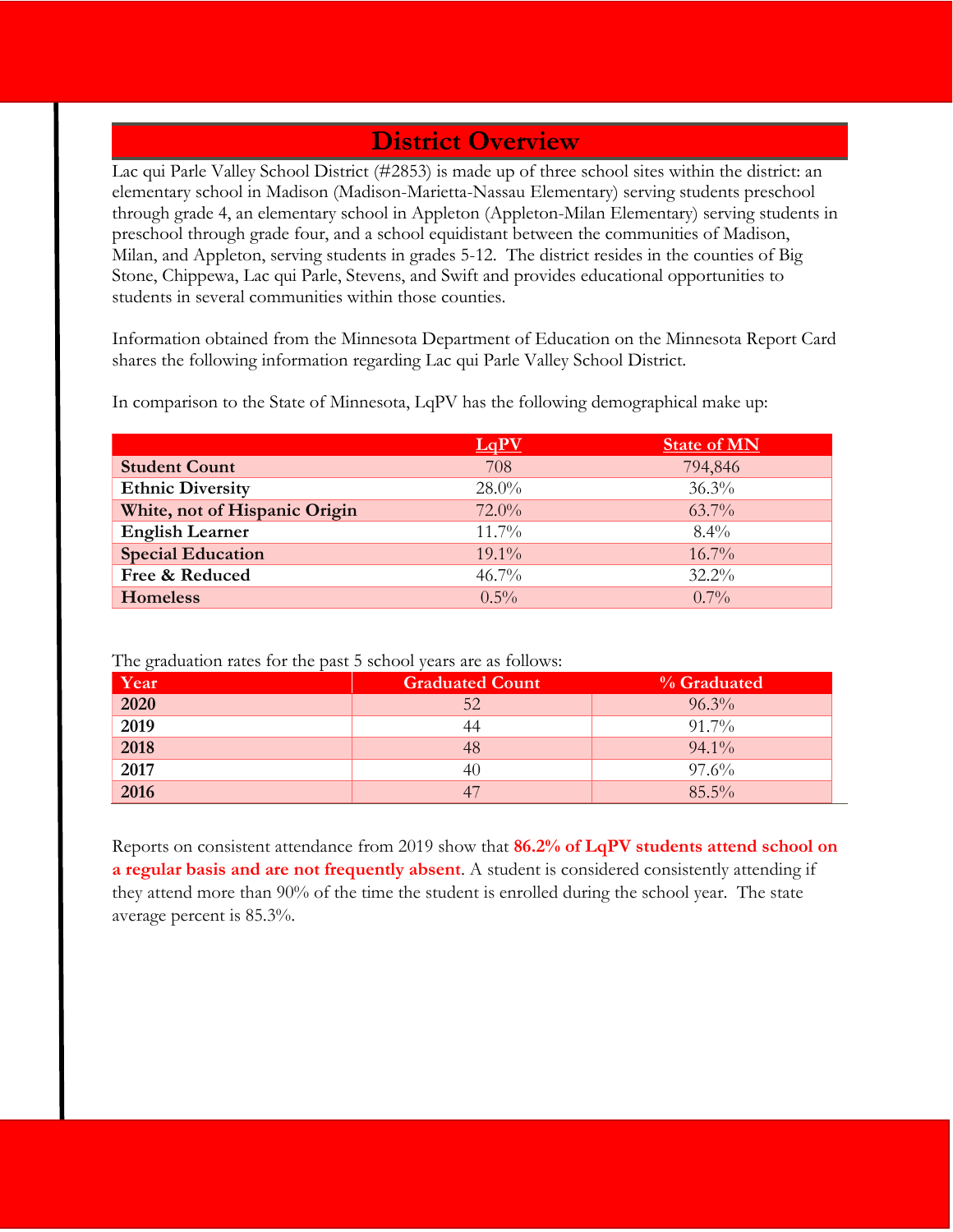### **Strategic Planning**

The Strategic Planning process for LqPV details a multi-year plan that illustrates how we will execute our goals and initiatives that relate to our five world's best workforce goals. In guidance from the Minnesota Department of Education, these goals are to be specific, measurable, attainable, realistic, and timely (SMART). Each of the goals must contain the six elements addressed by MDE.

- 1. Clearly defined district and school site goals and benchmarks for instruction and student achievement for all students.
- 2. A process of assessing and evaluating each student's progress toward meetings state and local academics standards and identifying the strengths and weaknesses of instruction.
- 3. A system to periodically review and evaluate all instructional and curriculum effectiveness.
- 4. Strategies for improving instruction curriculum and student achievement
- 5. Education effectiveness practice that integrates high-quality instruction, rigorous curriculum, technology, and collaborative professional culture that develops support teacher quality, performance, and effectiveness.
- 6. An annual budget will allow the district to implement its strategic plan.

### **Student Achievement**

Students at Lac qui Parle Valley Schools Assessment Data is shown below. The data comes from the Minnesota Report Card from the Department of Education. The data below is from the 2019 school year, this is due to the covid pandemic and the lack of testing that took place in the 2020- 2021 school year.

In Mathematics the school's achievement level was a 58.8% for the 2019 school year, the state of Minnesota was 53.8%.

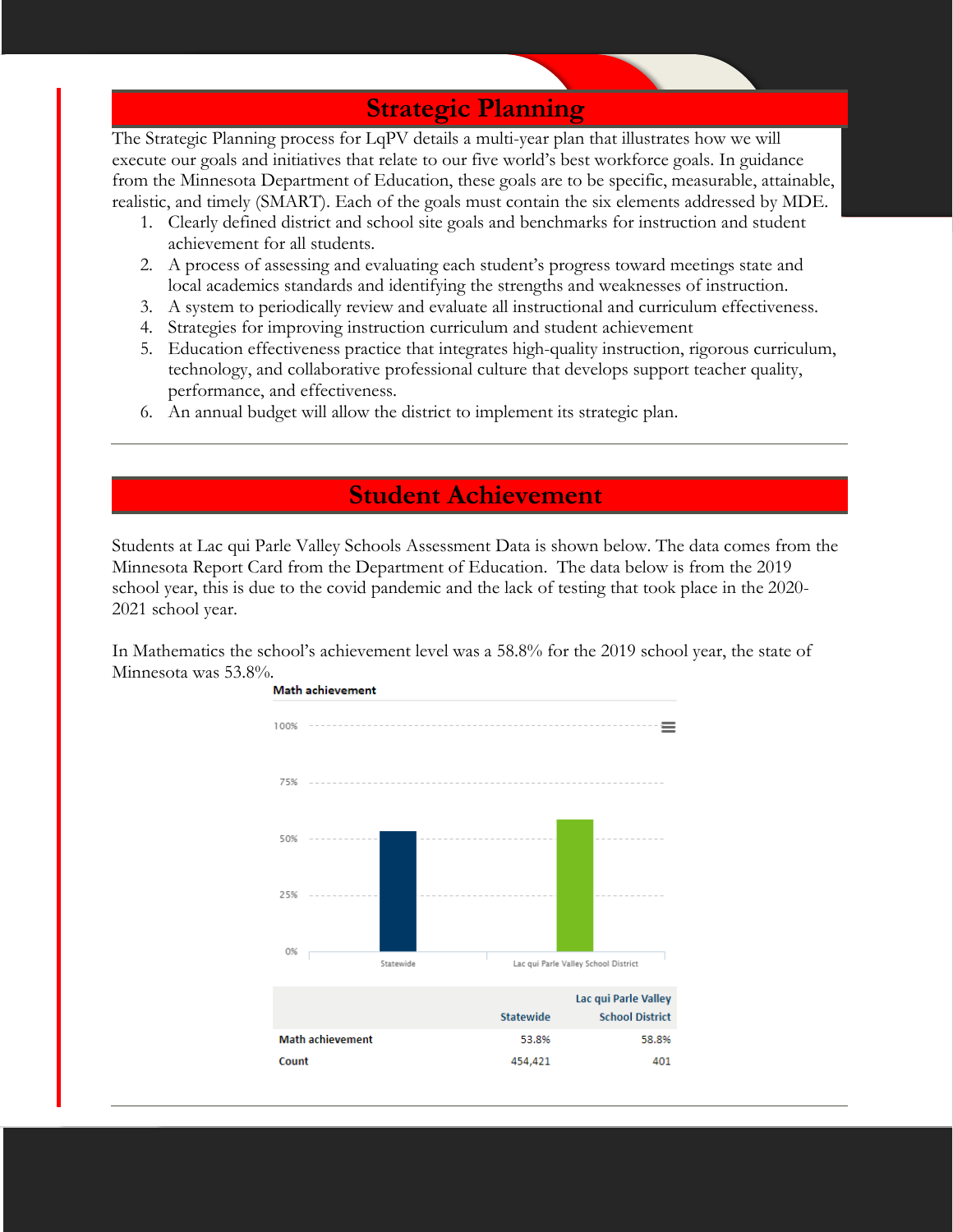### **Student Achievement**

The following chart shows the test achievement levels, test results and participation in mathematics for 2019.

|                                | <b>LqPV</b> Schools | <b>State</b> |
|--------------------------------|---------------------|--------------|
| <b>Achievement Level</b>       | $13.8\%$            | $13.3\%$     |
| Improved                       |                     |              |
| <b>Achievement level</b>       | $55.4\%$            | $49.4\%$     |
| maintained                     |                     |              |
| <b>Achievement level</b>       | $30.8\%$            | $37.2\%$     |
| decreased or stayed at         |                     |              |
| "does not meet standards"      |                     |              |
| <b>Total Count of Students</b> | 276                 | 316,037      |

In Reading the schools achievement level was 54.3% for the 2019 reporting year, with the state level being 58.3%.<br>Reading achievement



|                  | Lac qui Parie Valley   |
|------------------|------------------------|
| <b>Statewide</b> | <b>School District</b> |
| 58.3%            | 54.3%                  |
| 458,830          | 398                    |
|                  |                        |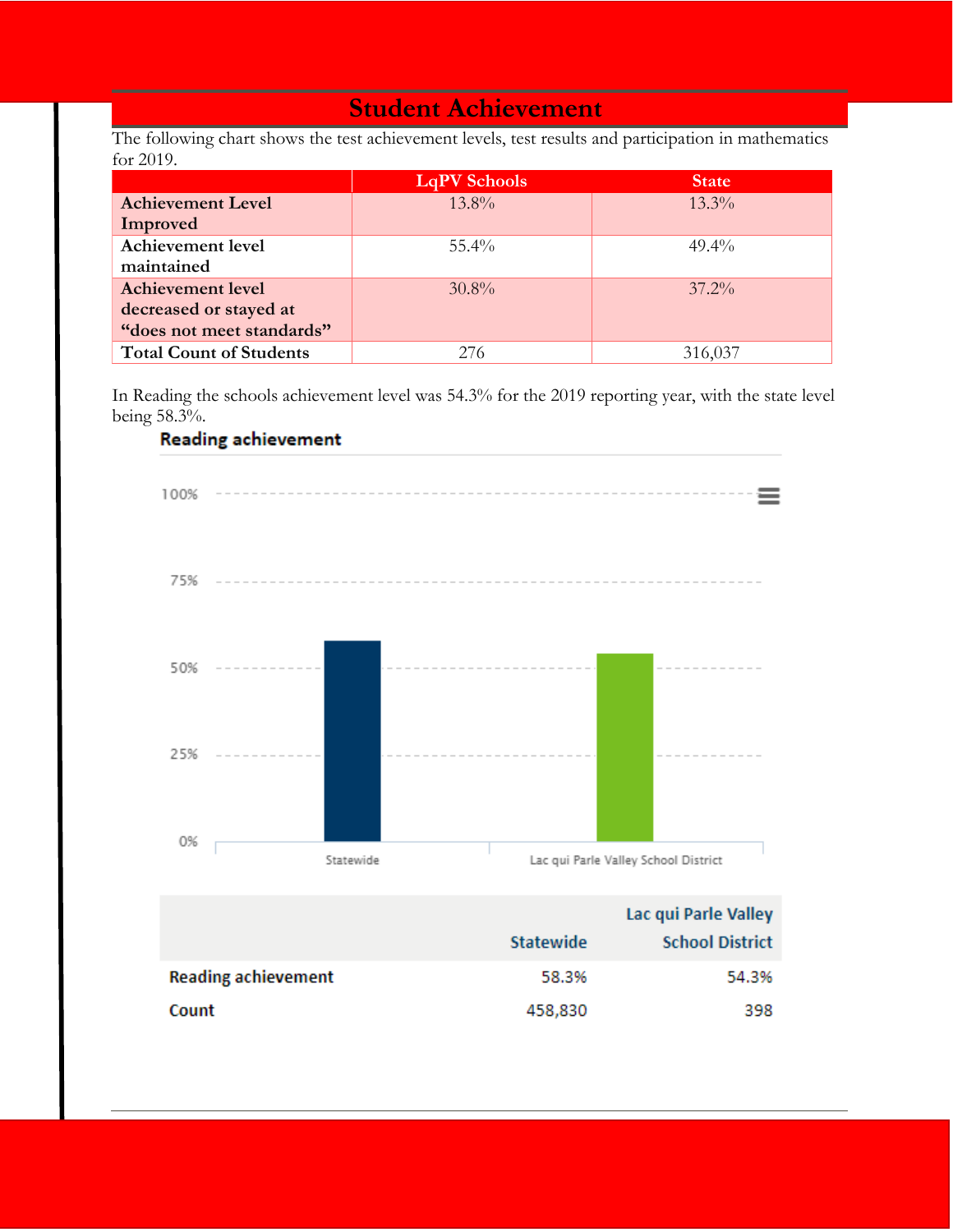### **Student Achievement**

The following chart shows the test achievement levels, test results and participation on the reading assessments for 2019.

|                                | <b>LqPV</b> Schools | <b>State</b> |
|--------------------------------|---------------------|--------------|
| <b>Achievement Level</b>       | $17.9\%$            | $18.9\%$     |
| Improved                       |                     |              |
| <b>Achievement level</b>       | $46.6\%$            | $48.1\%$     |
| maintained                     |                     |              |
| <b>Achievement level</b>       | $35.5\%$            | $33.1\%$     |
| decreased or stayed at         |                     |              |
| "does not meet standards"      |                     |              |
| <b>Total Count of Students</b> | 279                 | 316,670      |

The following data shows the average progress towards target for the English Language learners for the 2019 reporting year. The average progress toward the target is the average amount of progress English learners made toward their individual target.

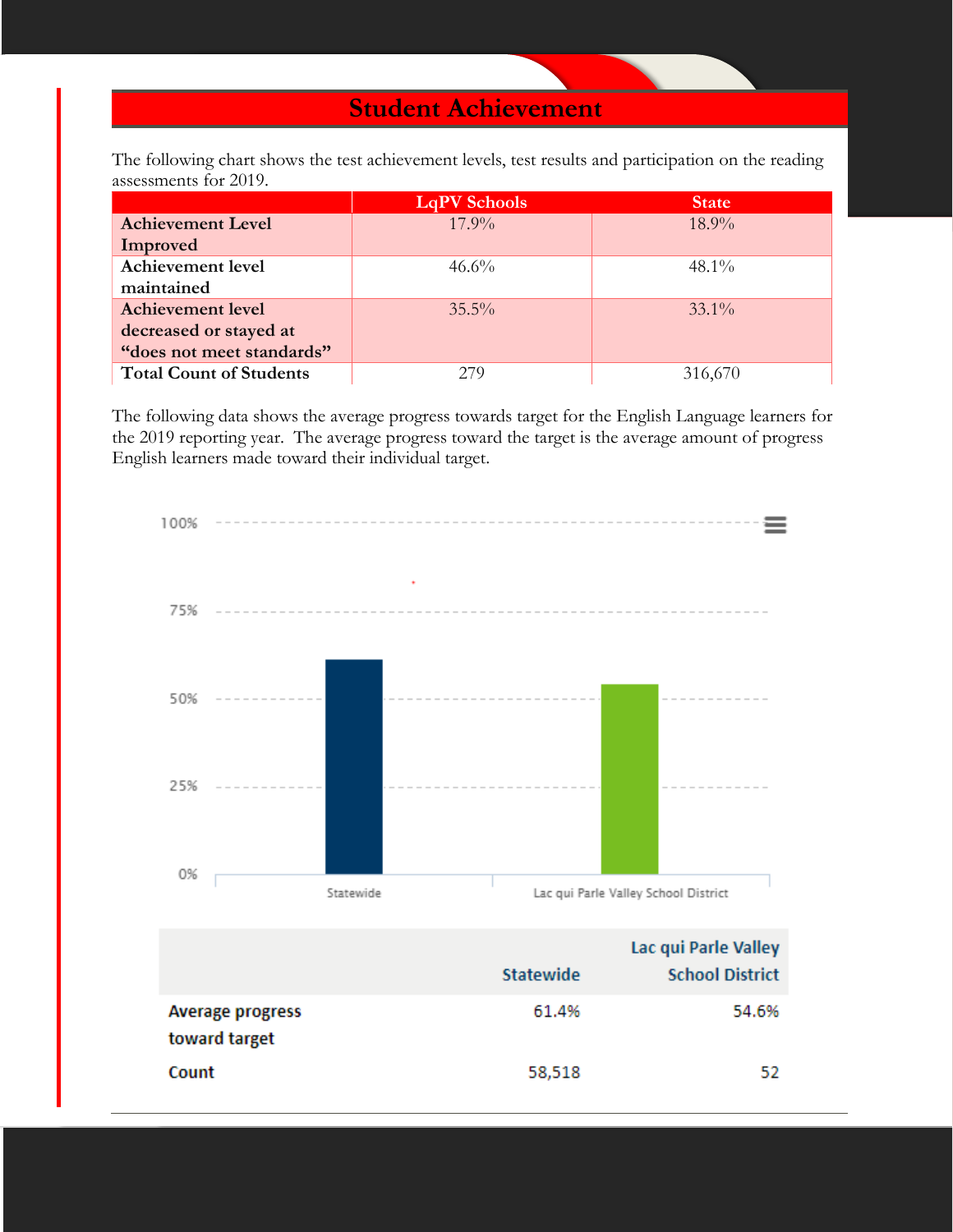### **Student Achievement**

The following data indicates the percent of English learners who reached or went past their target for the 2019 reporting year.

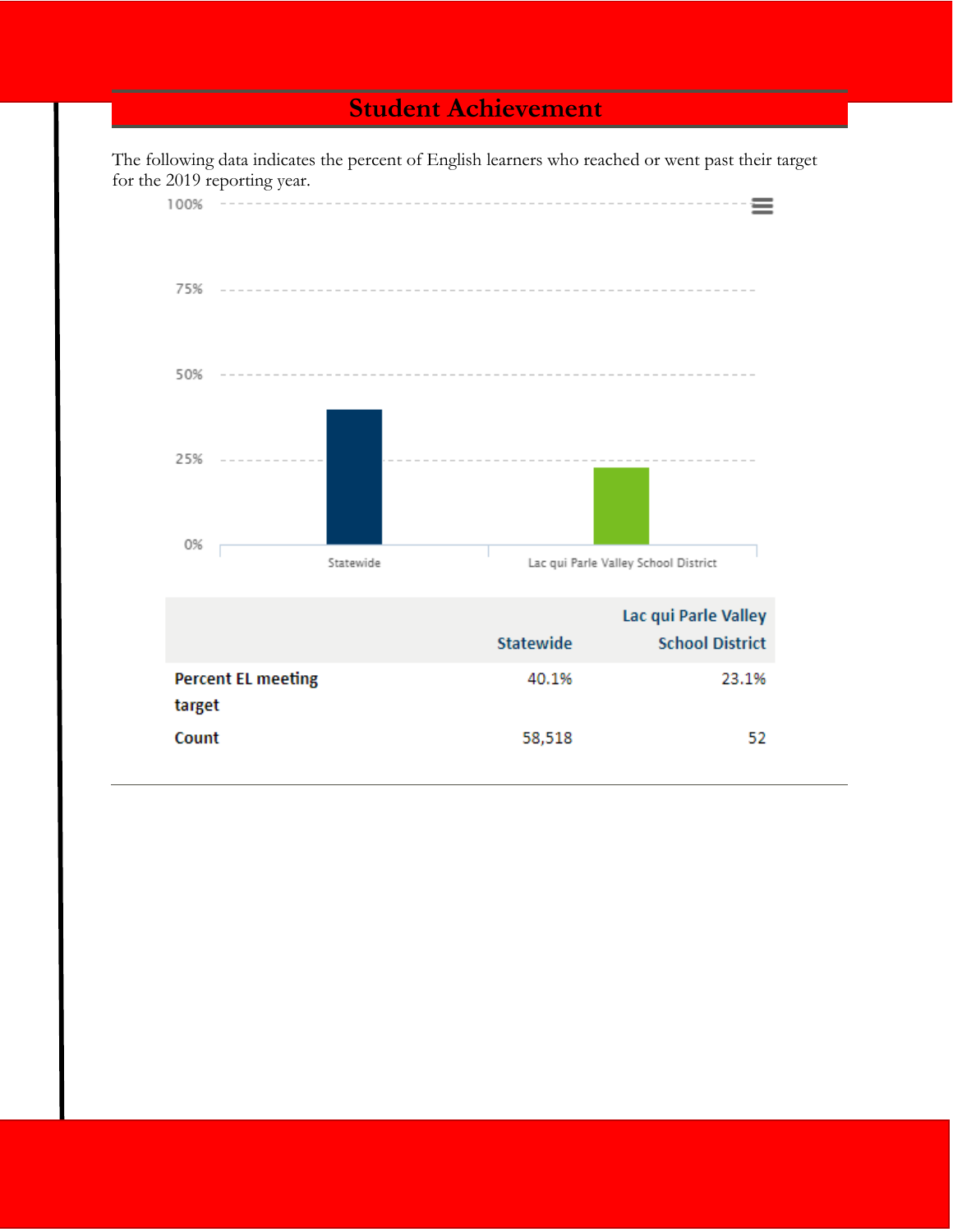# **World's Best Workforce Goals**

### **All Students Ready for School**

Goal #1 of the World's Best Workforce Plan, as well as the Achievement & Integration plan focuses on the preparations to support that all students are ready for school.

Goal #1: All Student Ready for School

#### **SMART Goal:**

Students in the 4- and 5-year-old programs at Appleton-Milan and MMN Elementary Schools will grow 10% on the TS Gold Assessment from the fall 2021 to the spring 2022 administering periods.

- 1. Uses data from the TS Gold Assessment that is given to all students in the Head Start Program.
	- a. Test is given twice per school year.
	- b. Data is only separated by age.
- 2. All staff have been trained in Conscious Discipline curriculum by Dr. Becky Bailey.
- 3. Results from the 2020-2021 school year will be shared as it ties back directly to the established goals.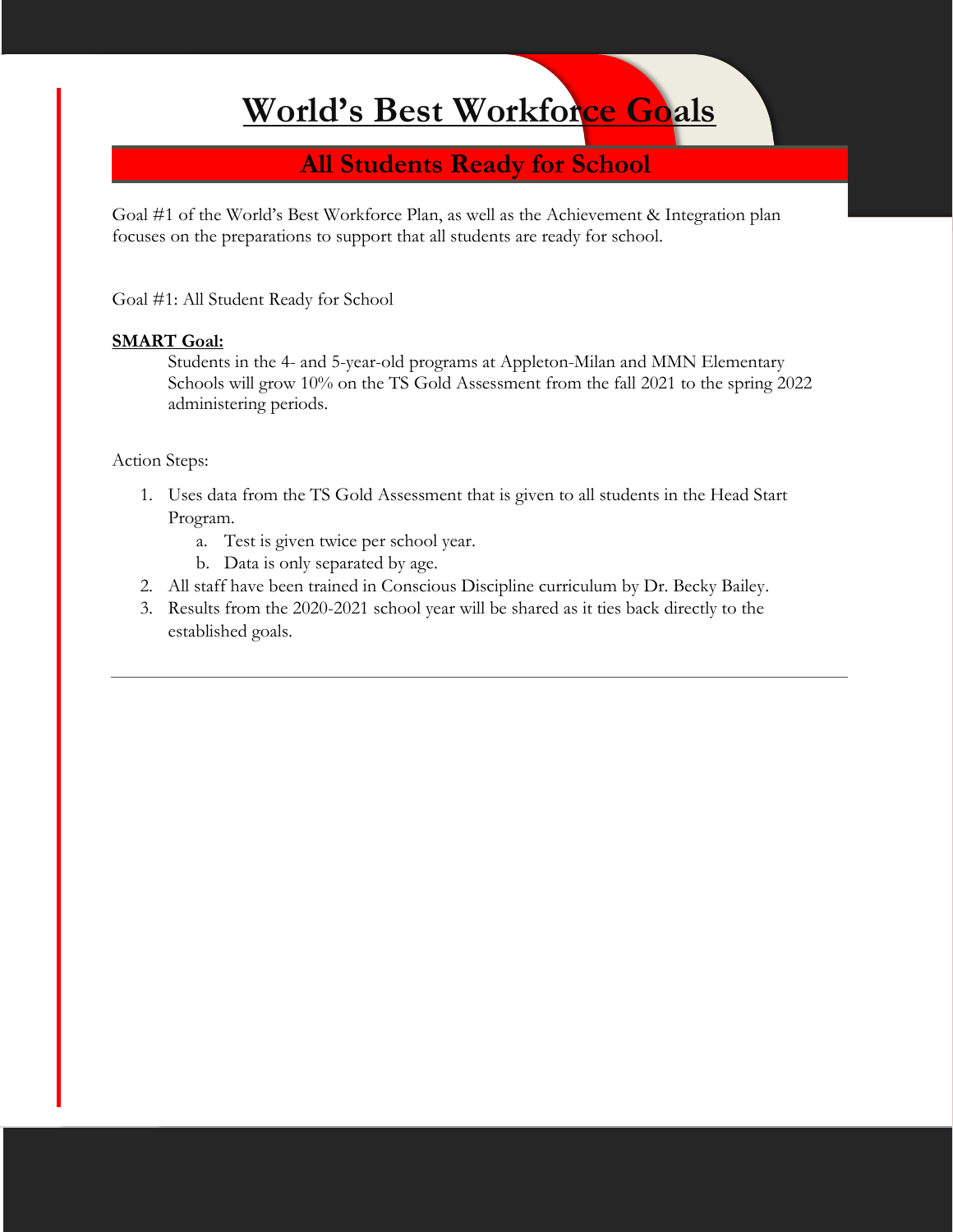### **All Third graders Can Read at Grade Level**

Goal #2 of the World's Best Workforce Plan, as well as the Achievement & Integration plan focuses on ensuring that students can read, as reading skills are vital for their success. The goal focuses on students in third grade will be able to read at a proficient level for students at this age.

The district has adopted a Local Literacy Plan to focus on and support these goals as well. The overarching goal of this plan is that all students will read at grade-level by the end of grade 3 as determined by the Reading Minnesota Comprehensive Assessments (MCAs). This plan can be reviewed on the school district website. It contains longitudinal data from the MCA Reading scores from 2012 as well as data collected from the use of the Renaissance STAR Reading and STAR Early Literacy universal screening tools.

Goal #2: All Third graders Can Read at Grade Level

#### **SMART Goal:**

The percentage of students at A-M and MMN Elementary Schools who are proficient on all reading state accountability tests (MCA and MTAS) will increase by 10 percentage points at each site in 2021-2022.

- 1. Use monthly STAR assessments to identify needs in areas of Reading.
	- a. Data is not disaggregated by student groups currently.
- 2. Strategies used to support this goal include (but are not limited to):
	- a. Reading Intervention (pull-out groups)
	- b. All K-4 classroom teachers will be trained in PRESS or a similar Intervention System.
	- c. Daily Five will be used to support reading needs.
	- d. Monthly Q-Comp Building Meetings
	- e. Bi-weekly grade level meetings with a focus on teaching strategies, analyzing ongoing formative assessments, and developing specific goals to improve literacy
	- f. Minnesota Read Corps
	- g. Partnerships with parents to encourage and support 1:1 reading at home
	- h. Wonders 2020 curriculum used for interventions.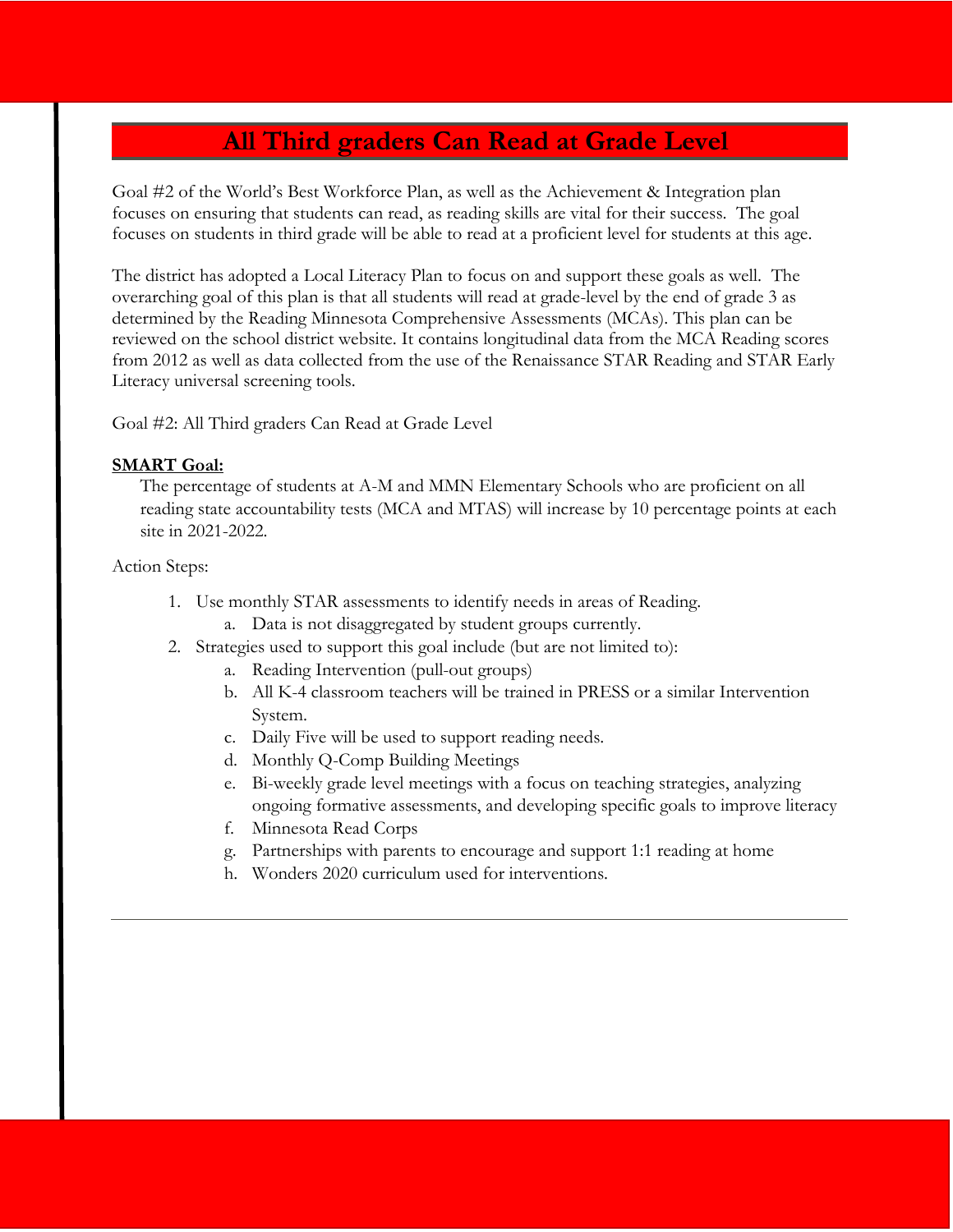**Close the Achievement Gap**

Goal #3 of the World's Best Workforce Plan, as well as the Achievement & Integration plan focuses on closing the achievement gap, specifically looking at the different ethnic, specialized, and free/reduce lunch groups.

Goal #3: Close the Achievement Gap Between Student Groups

#### **SMART Goal:**

The gap between the EL identified students and the non-EL identified students in reading will decrease from the current 50%+ gap to 15% or less gap by the end of the 2022-2023 school year.

- 1. Monthly STAR Assessment to identify needs of students in Reading.
- 2. The following strategies are used to support students in the goal area of Reading (but are not limited to these strategies alone):
	- a. One full-time licensed EL teacher and one 0.75 EL teacher work in the elementary buildings.
	- b. Reading interventions using pull-out grouping
	- c. All K-4 classroom teachers will be trained in PRESS or a similar Intervention System.
	- d. Monthly Q-comp building meetings
	- e. Community events held throughout the school year
	- f. Partnering with parents to encourage 1:1 reading at home
	- g. National Geographic EL Dedicated Curriculum is used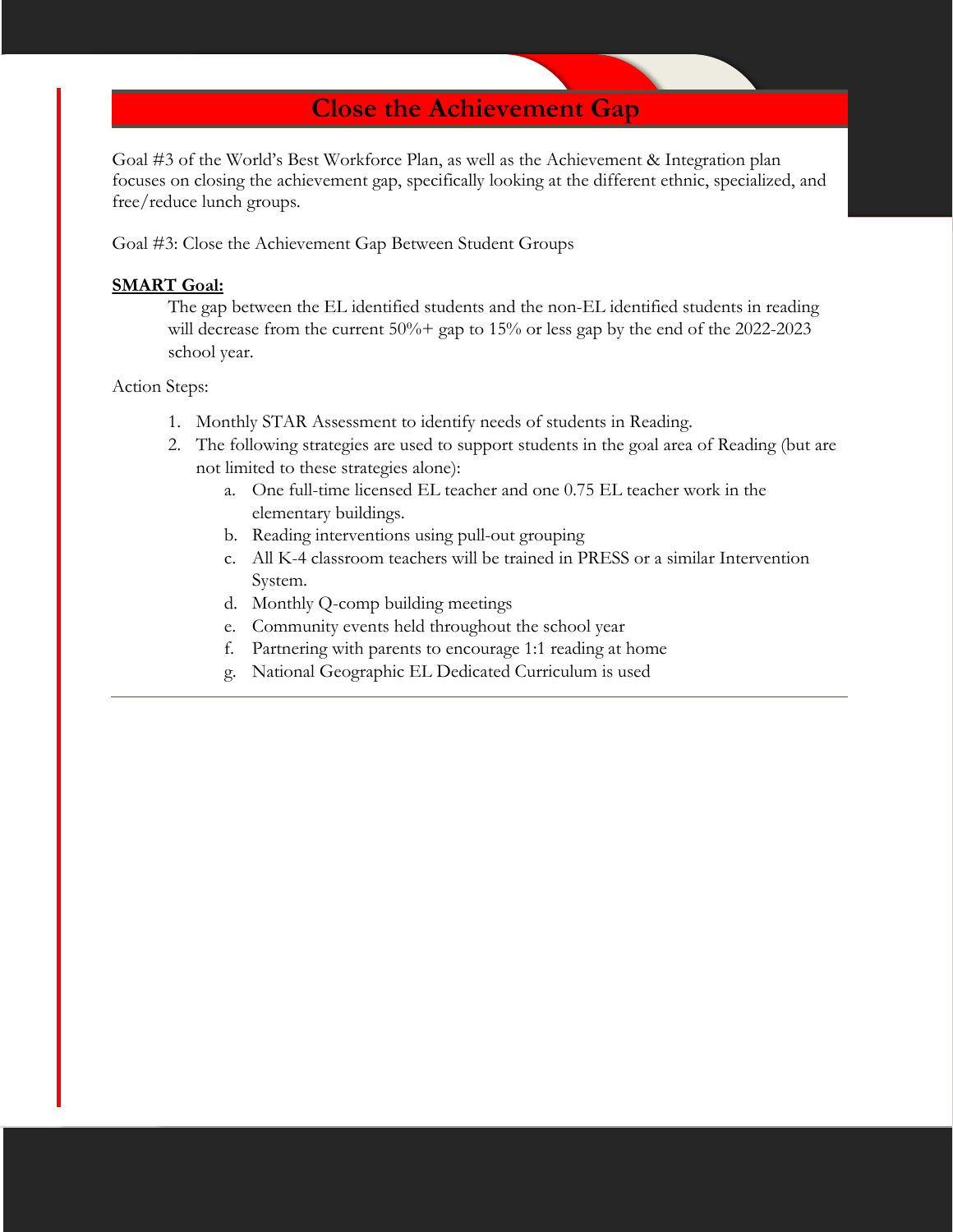## **College and Career Readiness**

Goal #4 of the World's Best Workforce Plan, as well as the Achievement & Integration plan focuses on "all students are ready for career and college".

Goal #4: All students are ready for career and college.

#### **SMART Goal:**

Of the Lac qui Parle Valley seniors that are enrolled in the district by October 15<sup>th</sup>, 2021, 100% of the students will earn enough credits by the end of the 2021-2022 school year to graduate from high school and earn their diploma.

- 1. LqPV School Counselor will meet with  $8<sup>th</sup>$  graders at the conclusion of their school year to develop a 4-year plan for each individual student.
	- a. Who is responsible:
		- i. Counselor
	- b. Resources Needed:
		- i. Time for Counselor to meet with students individually
	- c. How will we measure:
		- i. Each student will have a Individualize Log of their 4-year plan, signed by parents
- 2. LqPV will continue to offer College Now courses to give our students the experience of college rigor and to give our students a head-start in their college journey
	- a. Who is responsible:
		- i. Counselor, Principal, Teachers, Superintendent, School Board
	- b. Resources Needed:
		- i. Qualified teachers and financial commitment to continue offering these courses
	- c. How will we measure:
		- i. 75% of eligible LqPV students will enroll in at least (1) College Now opportunity
- 3. LqPV will continue to promote the "Internship Program" to promote experiences and opportunities for students to explore professional fields prior to college or before joining the workforce after high school.
	- a. Who is responsible:
		- i. Counselor, Principal, Superintendent
	- b. Resources Needed:
		- i. Time to connect with students about career interests and then businesses that might become a partner
	- c. How will we measure:
		- i. Our goal is to have 10% of the senior class participate in this opportunity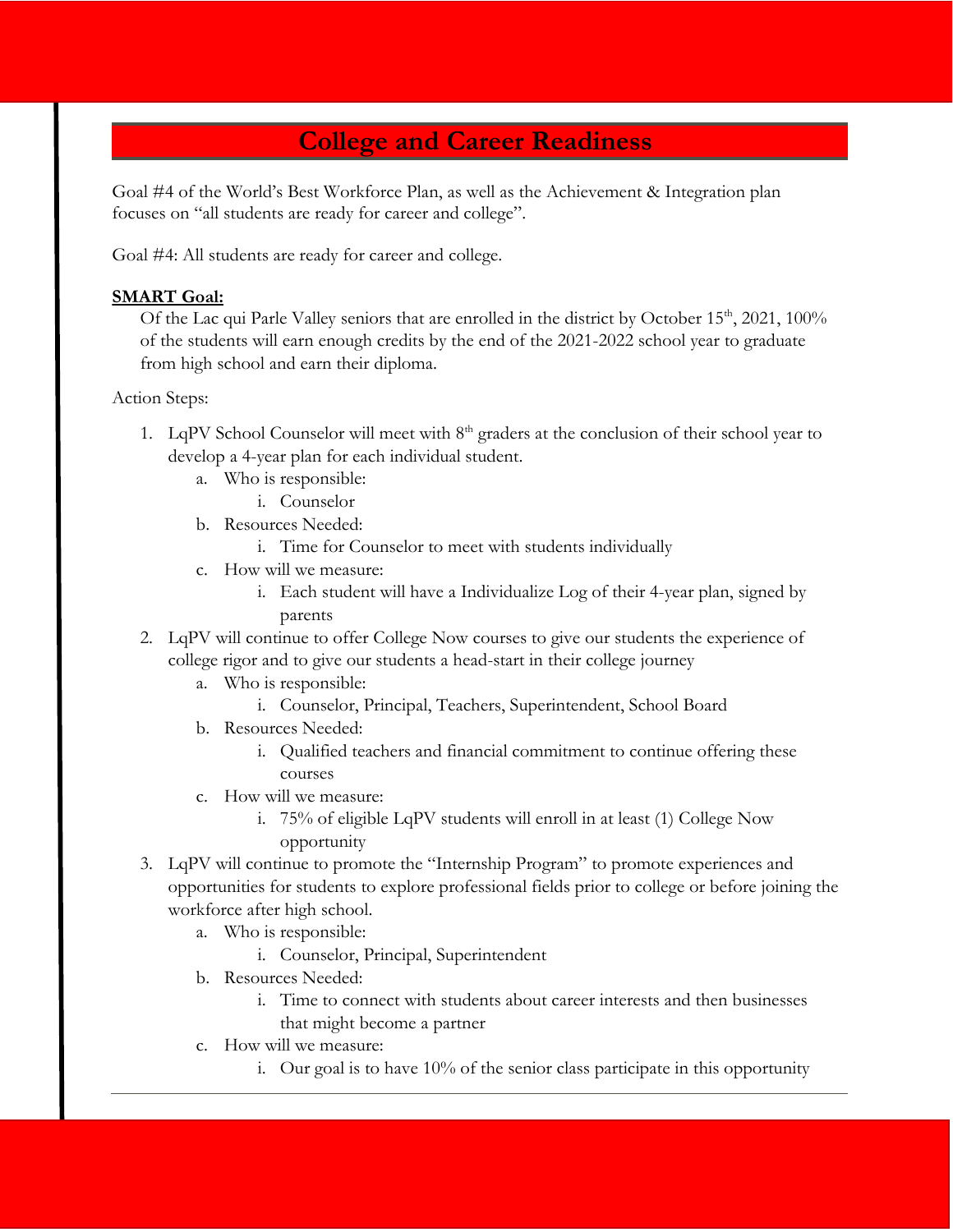## **All Students Graduate from High School**

Goal #5 of the World's Best Workforce Plan, as well as the Achievement & Integration plan focuses on "All students graduate from high school".

Goal #5: All students graduate from high school.

#### **SMART Goal:**

The Lac qui Parle Valley graduation rate will increase from 96.3% in 2021 to 100% by the end of the 2022 school year based on the current seniors, where were enrolled in the district by October  $15<sup>th</sup>$ , and that earn the required credits to graduate.

- 1. LqPV will monitor attendance on a weekly basis to ensure students are engaged in their education
	- a. Who is responsible:
		- i. Attendance Secretary, Principal, Counties
	- b. Resources Needed:
		- i. Record keeping system (JMC) and time
	- c. How will we Measure:
		- i. Follow district attendance policy and communicate with families if attendance becomes a concern.
- 2. LqPV will work with any student that is falling behind to recover credits to ensure the required 24 credits are earned by the time of graduation.
	- a. Who is responsible:
		- i. Counselor, Principal, Teachers, Alternative Learning Center (MRVED)
	- b. Resources Needed:
		- i. Time to monitor and meet with students
	- c. How will we Measure:
		- i. By ensuring that 100% of our graduates from the class of 2022 earn their diploma.
- 3. LqPV will assess academic progress on a biweekly basis and counsel any students that need guidance to improve their grades
	- a. Who is responsible:
		- i. Counselor, Principal
	- b. Resources Needed:
		- i. Record Keeping System (JMC) and time
	- c. How will we Measure:
		- i. Any students failing courses or in danger of failing will be counseled and attempts to redirect academic progress will be implemented.
- 4. LqPV School Counselor will meet with  $8<sup>th</sup>$  graders at the conclusion of their school year to develop a 4-year plan for each individual student.
	- a. Who is responsible:
		- i. Counselor
	- b. Resources Needed:
		- i. Time for Counselor to meet with students individually.
	- c. How will we measure:
		- i. Each student will have a Individualize Log of their 4-year plan, signed by parents.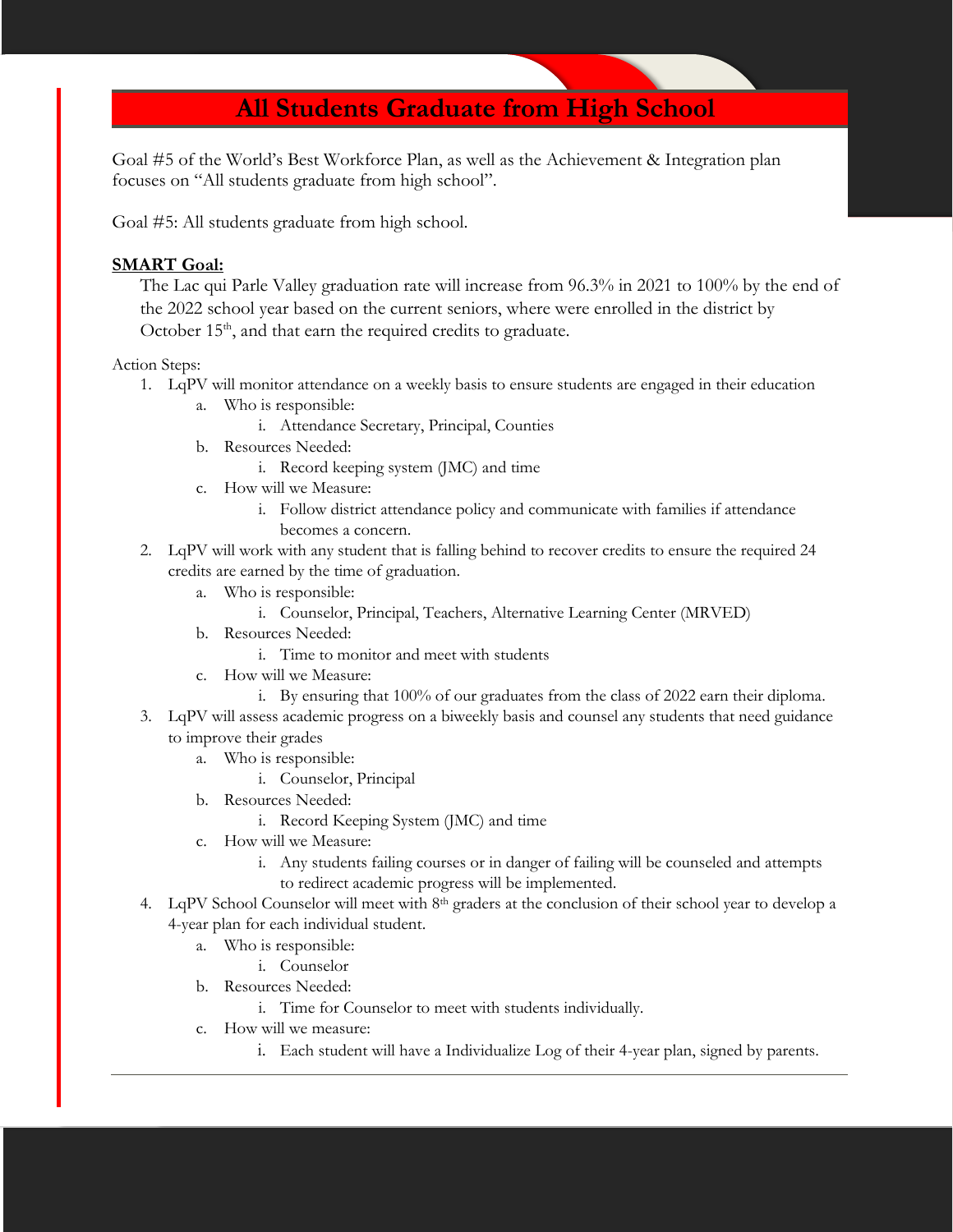# **Constituent Satisfaction and Stakeholders**

The following information was reported in 2019 by students in the fifth grade attending schools in Lac qui Parle Valley that pertain to educational engagement and safety while attending school.

|                         | LqPV            |                     |                     | <b>State of MN</b> |                 |                     |                     |       |
|-------------------------|-----------------|---------------------|---------------------|--------------------|-----------------|---------------------|---------------------|-------|
| Question                | All the<br>Time | Most of<br>the Time | Some of<br>the Time | Never              | All the<br>Time | Most of<br>the Time | Some of<br>the Time | Never |
| How often to you        | 43%             | 43%                 | 12%                 | $2\%$              | 50%             | 37%                 | $11\%$              | $1\%$ |
| care about doing well   |                 |                     |                     |                    |                 |                     |                     |       |
| in school?              |                 |                     |                     |                    |                 |                     |                     |       |
| How often to you        | 24%             | 55%                 | 20%                 | $2\%$              | 28%             | 61%                 | $11\%$              | $1\%$ |
| pay attention in class? |                 |                     |                     |                    |                 |                     |                     |       |
| How often do you go     | $2\%$           | $8\%$               | 54%                 | 35%                | $4\frac{0}{0}$  | $7\%$               | 43%                 | 46%   |
| to class unprepared?    |                 |                     |                     |                    |                 |                     |                     |       |
| If something interests  | 55%             | 43%                 | $2\%$               | $\overline{0}$     | 38%             | 57%                 | $4\%$               | $1\%$ |
| me, I try to learn      |                 |                     |                     |                    |                 |                     |                     |       |
| more about it?          |                 |                     |                     |                    |                 |                     |                     |       |
| I think things I learn  | 37%             | 49%                 | 10%                 | $4\%$              | 35%             | 53%                 | $9\%$               | $3\%$ |
| at school are useful.   |                 |                     |                     |                    |                 |                     |                     |       |
| Being a student is      | 24%             | 43%                 | 27%                 | $6\%$              | 24%             | 49%                 | $22\%$              | $5\%$ |
| one of the most         |                 |                     |                     |                    |                 |                     |                     |       |
| important parts of      |                 |                     |                     |                    |                 |                     |                     |       |
| who I am.               |                 |                     |                     |                    |                 |                     |                     |       |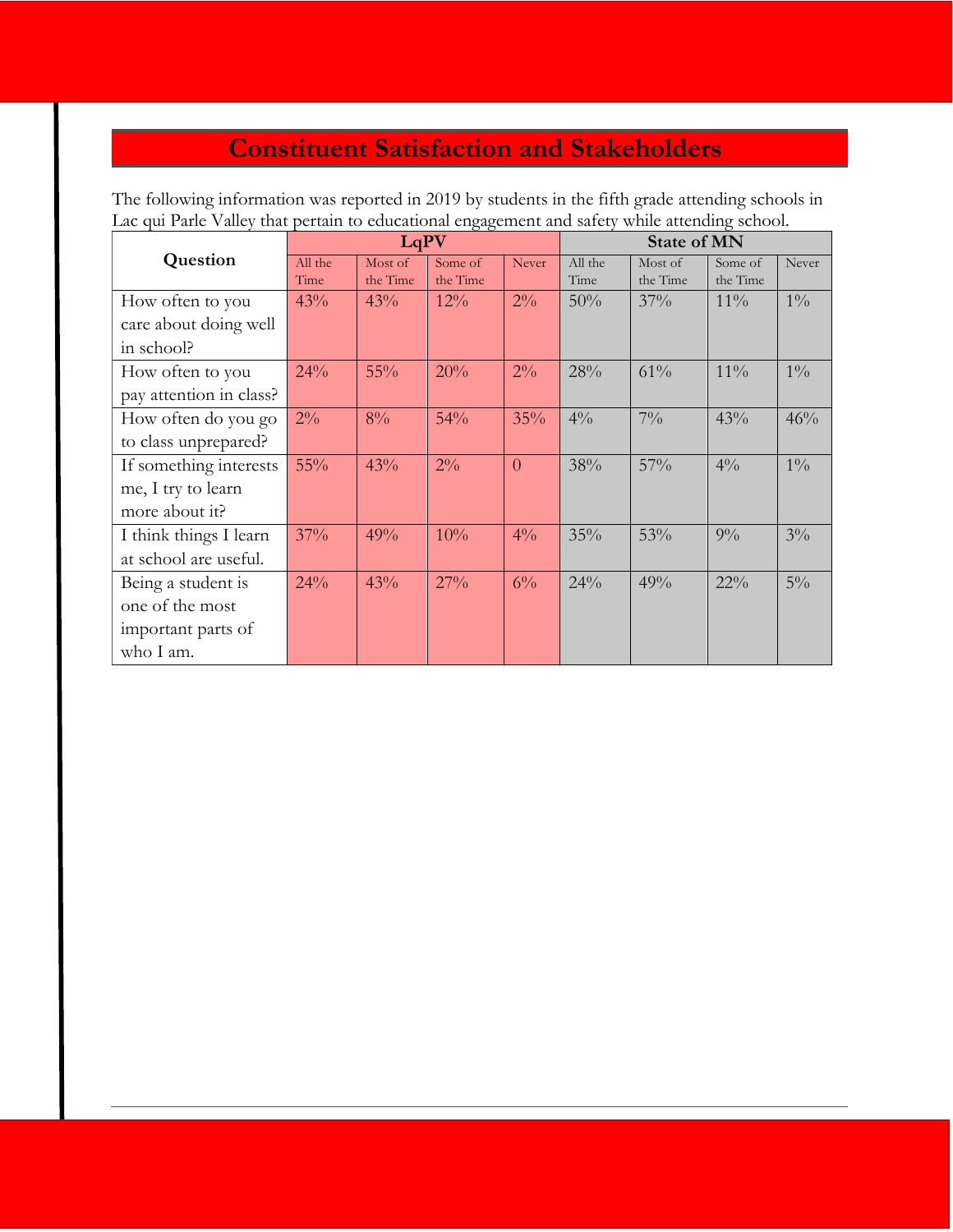# **Achievement and Integration Goals**

### **Goal #1**

Goal #1 of the Achievement & Integration plan focuses on the growth on the areas of Reading. This goal is an achievement goal, and it aligns with the World's Best Workforce goal that all third graders can read at grade level.

#### **SMART Goal:**

All students in  $3<sup>rd</sup>$  and  $4<sup>th</sup>$  grade at Lac qui Parle Valley elementary schools in the 2021-2022 school year, will demonstrate growth of 10% or more based on the comparison of their fall 2021 to spring 2022 scores on the STAR Reading Assessment.

Baseline: There is no current baseline data for this goal as it is a new goal for the district to use and measure.

- 1. Data from the MCA/MTAS state assessments as well as the district-wide STAR assessments will be used to identify areas of need and supports for students.
- 2. The following strategies and interventions will be used to support this goal:
	- a. Reading Recovery Programs
	- b. All K-4 classrooms teachers will be trained in PRESS or a similar Intervention System.
	- c. Minnesota Reading Corps
	- d. High quality classroom instruction including, but not limited to, Daily Five
	- e. Pull-out groups for Reading support
	- f. Focused interventions used within the mainstream classroom (Wonders 2020 curriculum)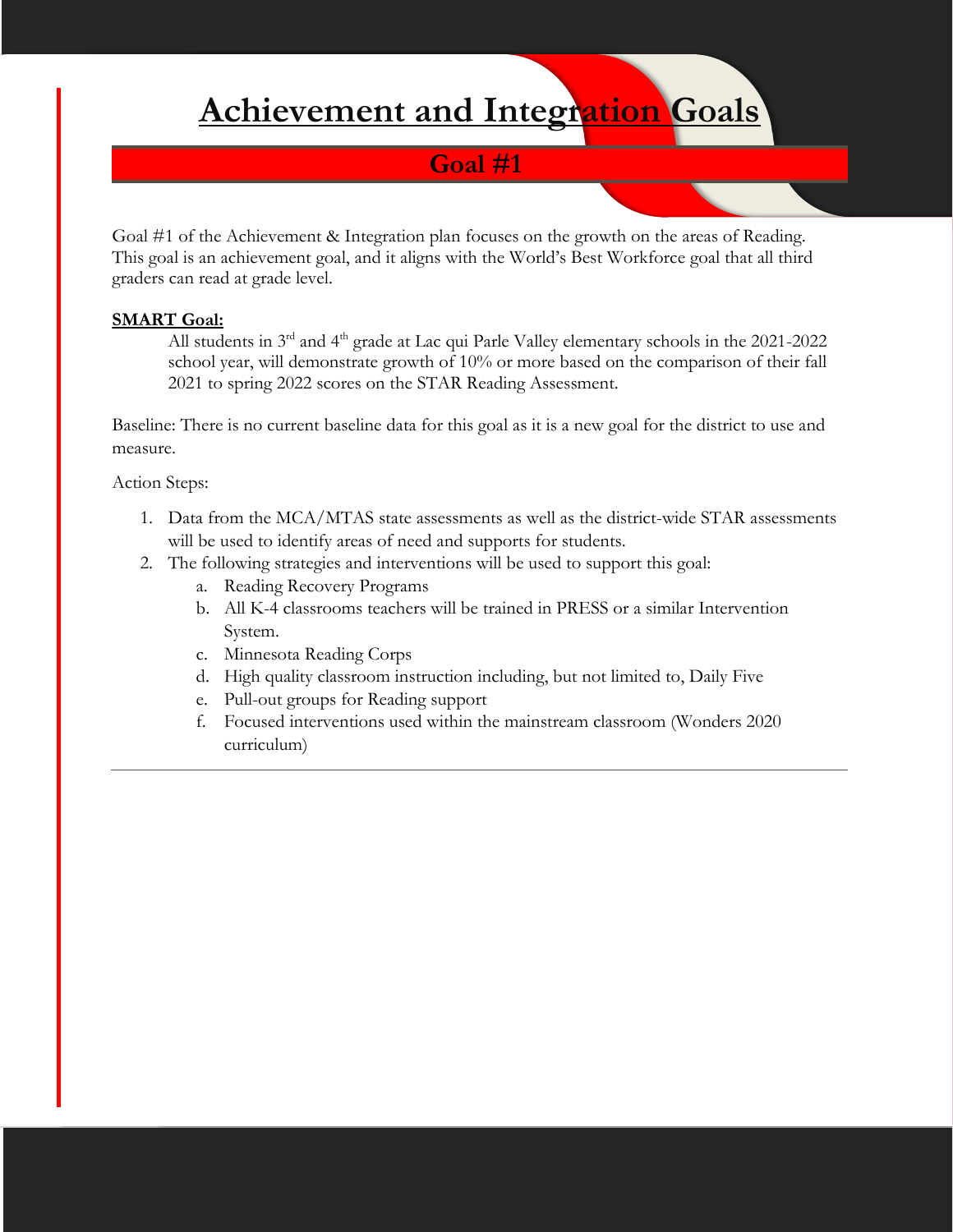### **Goal #2**

Goal #2 of the Achievement & Integration plan focuses on the supports for student in the Micronesian population to adapt to a new environment. This goal is an integration goal, and it aligns with the World's Best Workforce goal that all racial and economic achievement gaps between students are closed.

#### **SMART Goal:**

The ability of Micronesian elementary students to adapt to a new environment with students from racial and economic backgrounds different from their own will increase from 25% in 2020 to 35% by 2023, as measured by the annual dual language student survey.

Baseline: The district-wide district starting point for this goal was at 25%. The LqPV A&I Plan did not start until Oct. 2020.

- 1. Newly created registration supports will be provided to new families.
	- a. Allows students to connect with peers of similar backgrounds
- 2. Curriculum that supports students in acclimating to different environments will provide guidance to new students.
- 3. Curriculum support packets for new families who have limited, or no-English speaking skills will:
	- a. Supports connections with others who speak their native language
	- b. Supports an understanding of the school system
- 4. Staff will work toward general education classroom integration for all newcomers.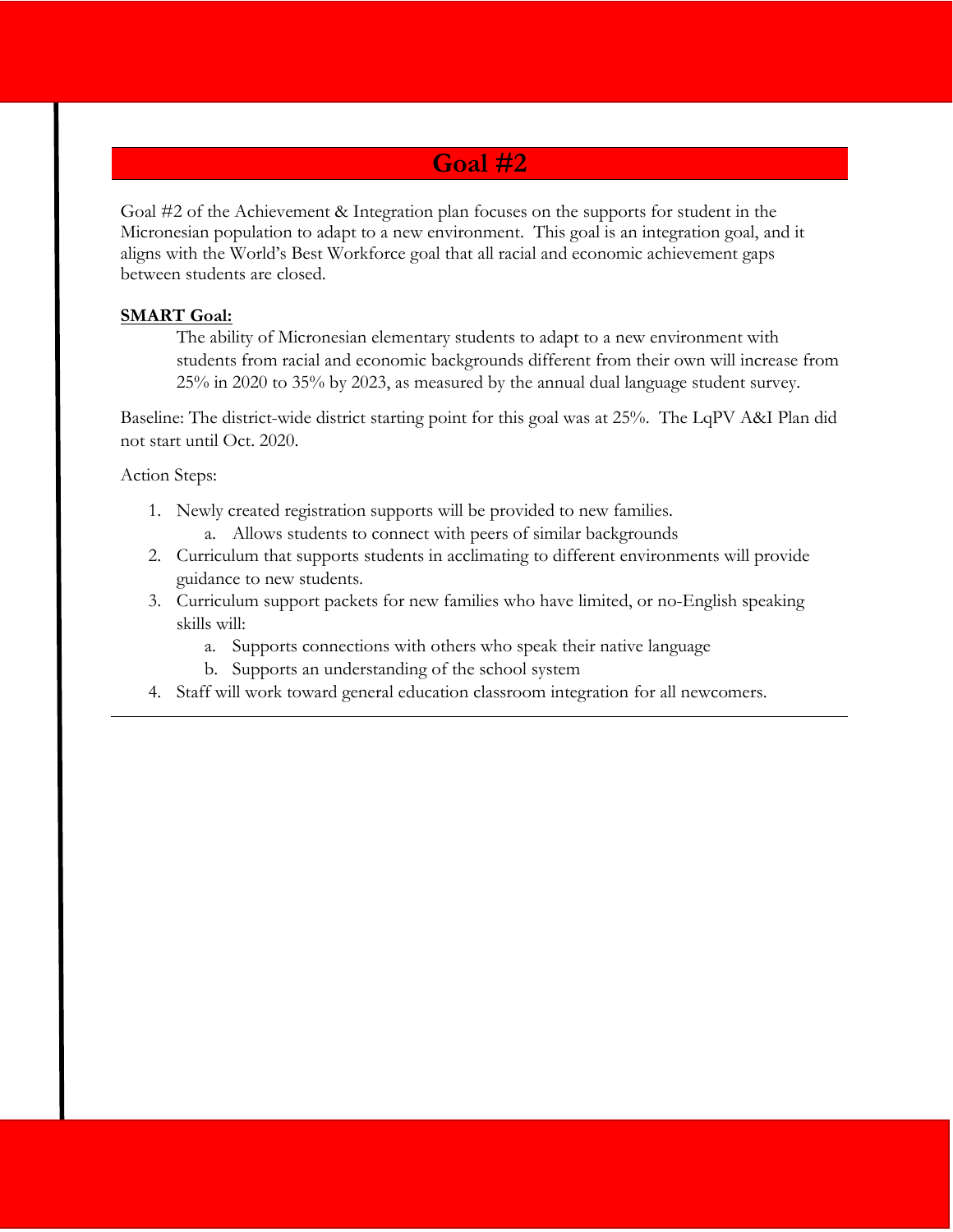

Goal #3 of the Achievement & Integration plan focuses on increasing community engagement through school sponsored activities. This goal is an integration goal, and it aligns with the World's Best Workforce goal that all children are ready for school.

#### **SMART Goal:**

The district will increase community engagement activities to support and create a more welcoming environment for all student and families b increasing the current 1 activity/year to hosting 4 activities/year by the end of the 2023 school year.

Baseline: The district currently offers one dedicated activity per school year.

- 1. Make concerted efforts to provide learning opportunities, cross-cultural events, and educational activities for all families in the community to engage with one another.
- 2. Staff will focus on student engagement and involvement in these activities as well as within the school daily.